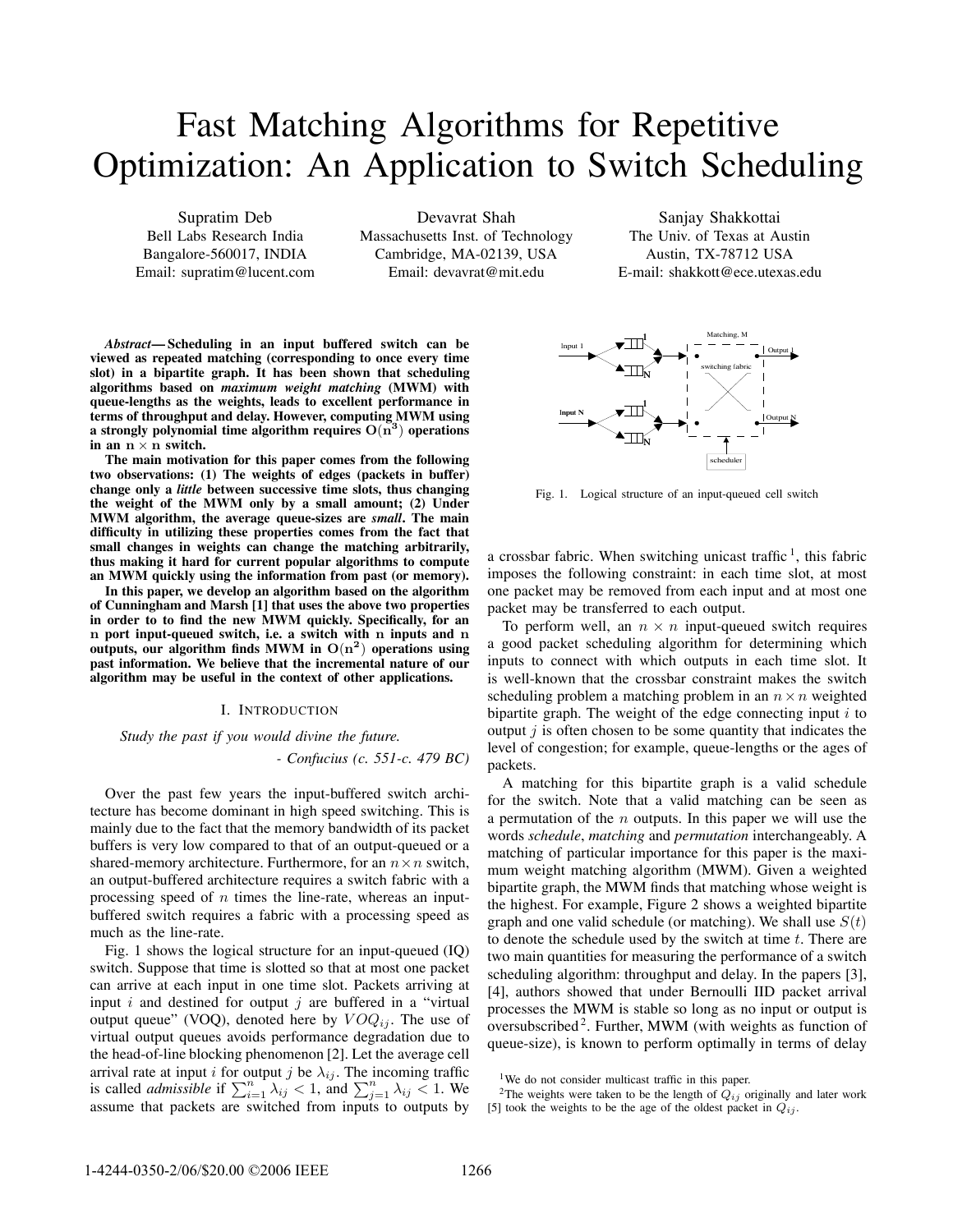

Fig. 2. Example of weighted bipartite graph and its maximum weight matching.

[6].

In addition to IQ switches, there are many other examples of scheduling in various problems arising in networks, that have throughput optimal policies as "maximum weight matching" type algorithms. For example, Max-pressure policy for network of queues [7], scheduling in Radio hop network [4], Generalized MWM [8] and scheduling in network of switches [9]. In summary, MWM type algorithms are the heart of good scheduling solutions in many network applications.

However, MWM is too complicated for implementation in its full generality in any of these applications. In particular, in case of  $n \times n$  IQ switch, the best known strongly polynomial<sup>3</sup> time algorithm requires  $O(n^3)$  operations. There are other known MWM algorithms that are not strongly polynomial but have better time-complexity when the weights are *small*. The best known among such algorithms (to the best of our knowledge) is by Gabow and Tarjan [10] that has performs as follows: Let weights of each edge be an integer between  $\{1,\ldots,M\}$ , V be number of nodes in the graph and E be number of edges in the graph. Then the algorithm takes  $O(\sqrt{V \log V \alpha(E, V)E \log(MV)})$  time, where  $\alpha(\cdot, \cdot)$  is the inverse Acremann's function<sup>4</sup>. This algorithm while more inverse Acremann's function<sup>4</sup>. This algorithm, while more efficient, is quite complicated for the purpose of implementation. These implementation related considerations have led to proposal of a number of practicable scheduling algorithms; notably, iSLIP [11], iLQF [11], RPA [12], MUCS [13] and WFA [14]; very little attention has been given to the complexity of MWM algorithm while taking into account the specifics of the application, e.g. switch dynamics.

Recently, [15] and [16], exploited the following observation to obtain simple-to-implement stable approximations of MWM: In each time slot, at most one packet arrives (departs) per input (output). This means that queue-lengths, taken to be the weights by MWM, change very little during successive time slots. Thus, a heavy matching will continue to be heavy over a few time slots, suggesting that carrying some information, or retaining memory, between iterations should help simplify the implementation while maintaining a high level of performance.

While the algorithms of [15], [16] are good approximations

to MWM and are stable, they do not compute the MWM. Furthermore, none of the algorithms for switching take into account the dynamics of the queueing behavior in a switch. In this paper, we are motivated by the following questions:

- (1) Is it possible to improve the computational complexity of the MWM provided the information of MWM from the previous time is utilized?
- (2) If yes, how much improvement can be obtained?

We answer questions (1) in affirmative and quantify the improvement in the complexity using the observation that switch state (in terms of queue-size) changes "very little" in successive time-slots. We find that complexity improves significantly in various scenarios. The exact details are soon to follow.

# *A. Switch model*

Let time be indexed by  $m$  and we will denote by queue  $(i, j)$  the queue for output j at input i. Initially,  $m = 0$ . Let the  $n \times n$  integer valued matrix  $Q(m)=[Q_{ij}(m)]$  denote the queue-sizes of the switch at the beginning of time-slot  $m \geq 0$ . We assume that the switch starts empty, i.e.  $Q(0) = [0]$ .

The arrival process to queue  $(i, j)$  at time m, denoted by  $A_{ij}(m)$ <sup>5</sup>, is exogenous while the service process depends on the scheduling algorithm. The arrival process is stationary and ergodic. We assume that line-rates are normalized to one as well as packets are of unit-size. Hence, at most one packet can arrive at each input. is,  $\sum_{j=1}^{n} A_{ij} \in \{0, 1\}$ . Let the arrival<br>rate-matrix be  $\lambda = [\lambda_{ij}]$  where rate-matrix be  $\lambda = [\lambda_{ij}]$ , where

$$
E[A_{ij}(0)] = \lambda_{ij}.
$$
 (1)

Under Bernoulli IID distribution,  $A_{ij}(\cdot)$  are IID random variables with  $Pr(A_{ij}(0) = 1) = \lambda_{ij}$  (note that IID refers to IID in time). We will use this specific distribution to obtain certain results. Due to constraints on arrivals and departures, we call an arrival rate-matrix  $\lambda$  as *admissible* if it is strictly doubly sub-stochastic, i.e.

$$
\lambda_i < 1; \qquad \lambda_j < 1, \quad \forall \ i, \ j. \tag{2}
$$

where  $\lambda_i = \sum_k \lambda_{ik}$  and  $\lambda_{:j} = \sum_k \lambda_{kj}$ . We also define the load  $\rho$  as the quantity load,  $\rho$ , as the quantity

$$
\rho \stackrel{\triangle}{=} \max_{i,j} \{ \lambda_i, \lambda_j \} .
$$

Let  $D_{ij}(m)$  denote the number of departures from  $Q_{ij}(\cdot)$ under the scheduling algorithm<sup>6</sup>. Since schedule at each time has to be of matching form, by definition

$$
\sum_{k} D_{ik}(m) \in \{0, 1\}, \quad \forall i; \quad \sum_{k} D_{kj}(m) \in \{0, 1\}, \quad \forall j.
$$

Thus, each  $Q_{ij}(\cdot)$  changes by at most 1 between successive time-slots. Further, there are at most  $2n$  queues that can change between successive time-slots. This is the crucial property that we shall use to obtain lower-complexity MWM algorithms.

Now, the departures at time-slot m,  $(D_{ij}(m))$ , are decided by the scheduling algorithm. Let  $x = (x_{ij})$  denote a matching.

<sup>&</sup>lt;sup>3</sup>The algorithm's complexity scales only as a function of  $n$ , and is independent of the precise value of *weights* as long as each arithmetic operation can be performed over the weight in unit time.

<sup>4</sup>Ackremann's function is one of the fastest growing functions and its inverse is an extremely slowing growing function. It is safe to replace  $log(V + E)$  as an upper bound for  $\alpha(E, V)$ .

<sup>5</sup>We assume that packets always arrive at the end of a time-slot.

<sup>6</sup>We assume that packets always depart in the middle of a time-slot.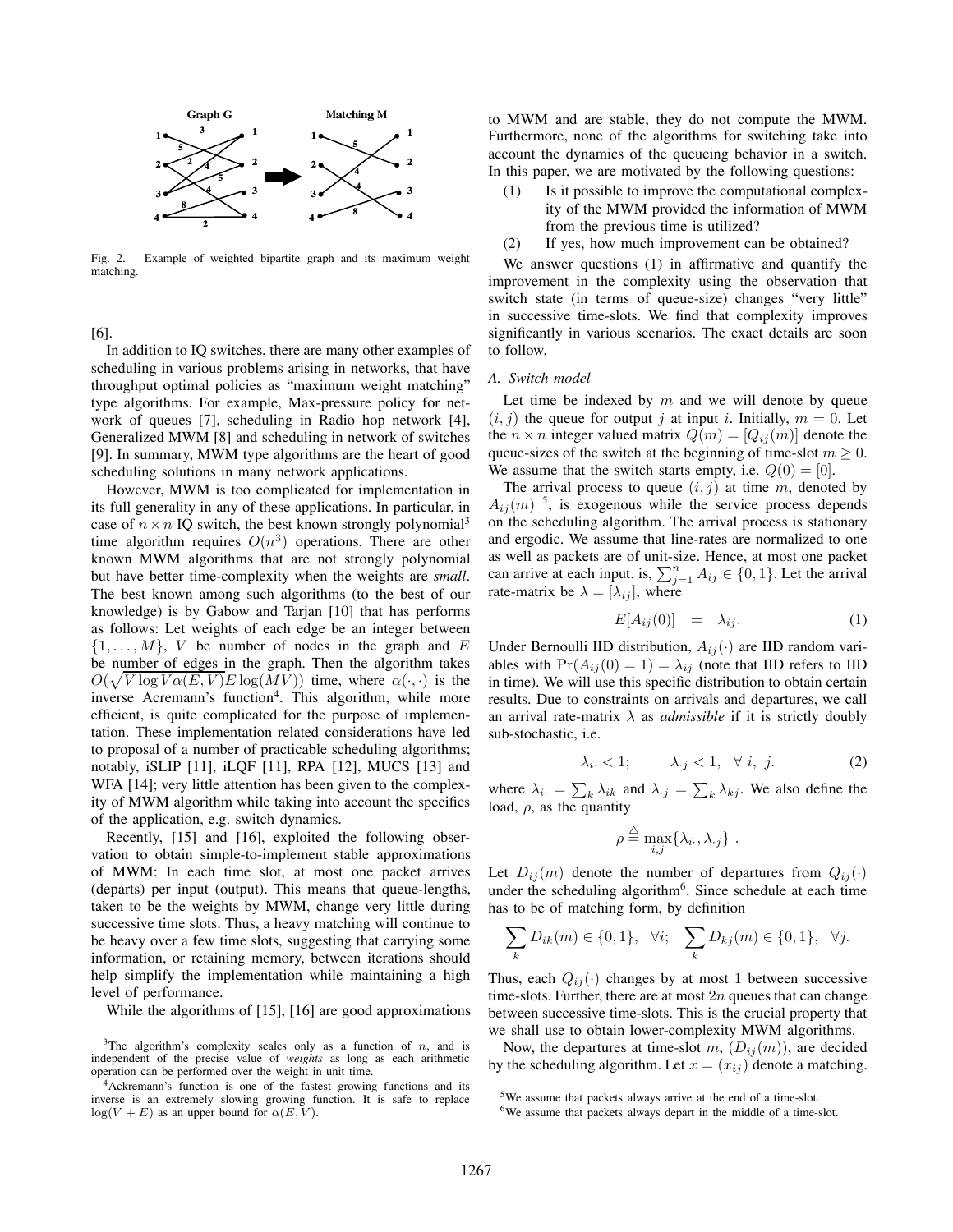For an  $n \times n$  switch, there are n! possible such matchings. Let  $W(x, m)$  denote the weight of x at time m, defined as

$$
W(x,m) = \sum_{ij} x_{ij} Q_{ij}(m).
$$

Then, MWM algorithm chooses,  $x^*(m)$  as the schedule at time-slot m, where

$$
x^*(m) = \arg\max_x W(x, m).
$$

For a scheduling algorithm  $A$ , denote the weight of the matching served at time m by  $W_A(m)$ . Thus, for MWM algorithm, weight of matching served at time  $m$  is denoted by  $W_{MWM}(m)$ . We will also denote by  $\pi_i(m)$  the input port  $i$  is mapped to at time  $m$ .

## *B. Main Results*

We state our main results in this section. The corresponding algorithms are described in the later sections in detail.

**Our results.** Before describing our results, we first state a critical structural property of MWM that will be useful in describing our results.

**(P1)** In an MWM based scheduling in a switch, if  $E$  is the number of non-empty edges out of the possible  $n^2$  edges, then  $E = O(n)$  in expectation. The constant in the order can depend on the load in the switch.

We will refer to the above as property **P1**. Note that, if  $|\{(i, j) : \lambda_{ij} \neq 0\}| = O(n)$ , then trivially **P1** is satisfied. In general, we state the following result.

*Theorem 1.1:* With MWM based scheduling,

$$
E\left[\sum_{i,j}Q_{ij}\right]=O(n),
$$

when  $\rho < 0.5$ . As a consequence, the property **P1** holds for load  $\rho < 0.5$ . load  $\rho < 0.5$ .

Based on extensive simulations (see Figure 3 for illustration), we strongly believe the following.

## *Conjecture 1:* The property **P1** holds for any  $\rho < 1$ .

Here we note that, a bound on net average queue-size of  $O(n^2/(1 - \rho))$  is known, for example see [6].

We now state the main result on repetitive computation of MWM.

*Theorem 1.2:* Given an MWM for time m, a new MWM can be computed with  $O(nE + n^2)$  operations under the Switch model, where  $E = |\{(i, j) : Q_{ij}(m) \neq 0\}|$  Thus, under property **P1**, we can compute a new MWM in  $O(n^2)$  operations. operations.



Fig. 3. Linearity of delay with respect to switch size for various loads

While a computational complexity of  $O(n^2)$  is provably true for  $\rho < 0.5$ , we reiterate that, there are indications that property **P1** is true for arbitrary  $\rho < 1$  rendering a computational complexity of  $O(n^2)$  for arbitrary  $\rho$ .

**Comparison with [10].** The algorithm of Gabow and Tarjan [10], under property **P1** takes  $O(n^{1.5} \log^3 n)$  operations. The weaker bound of  $O(n^2)$  on the net average queue-size under MWM suggests that the algorithm of Gabow and Tarjan should take  $O(n^{2.5} \log^3 n)$ .

The algorithm of [10], though has better analytical performance, is too complicated to implement and requires sophisticated data-structures. In contrast, as it will be clear to the reader, our algorithm requires simple operations and uses very light-weight data structures. These are attractive properties for implementation. Finally, we remark that our algorithm is by design *incremental*. For example, it takes only  $O(E + n)$ operations to update MWM upon single arrivals. It is not clear if algorithm of [10] (or any other algorithm) can be simplified to make it *incremental*.

# II. INCREMENTAL ALGORITHM FOR COMPUTING MWM

This section presents an algorithm to compute MWM using information from previous time. This is based on Cunningham-Marsh algorithm [1], here we extend it for the specific instance of switch scheduling. We first present a linear programming formulation of the maximum weight matching. Then, we present algorithm and finally present proof of Theorem 1.2.

## *A. Linear Program: MWM*

We present linear programming formulation for maximum weight matching. Let  $i, j \in \{1, \ldots, n\}$  be generic indices for input and output ports of the switch respectively. Let  $Q(m)$  =  $[Q_{ij}(m)]$  denote the queue-size matrix of a switch at time m. Then, the problem of finding the maximum weight matching can be described as the following integer program.

# **IP-MWM.**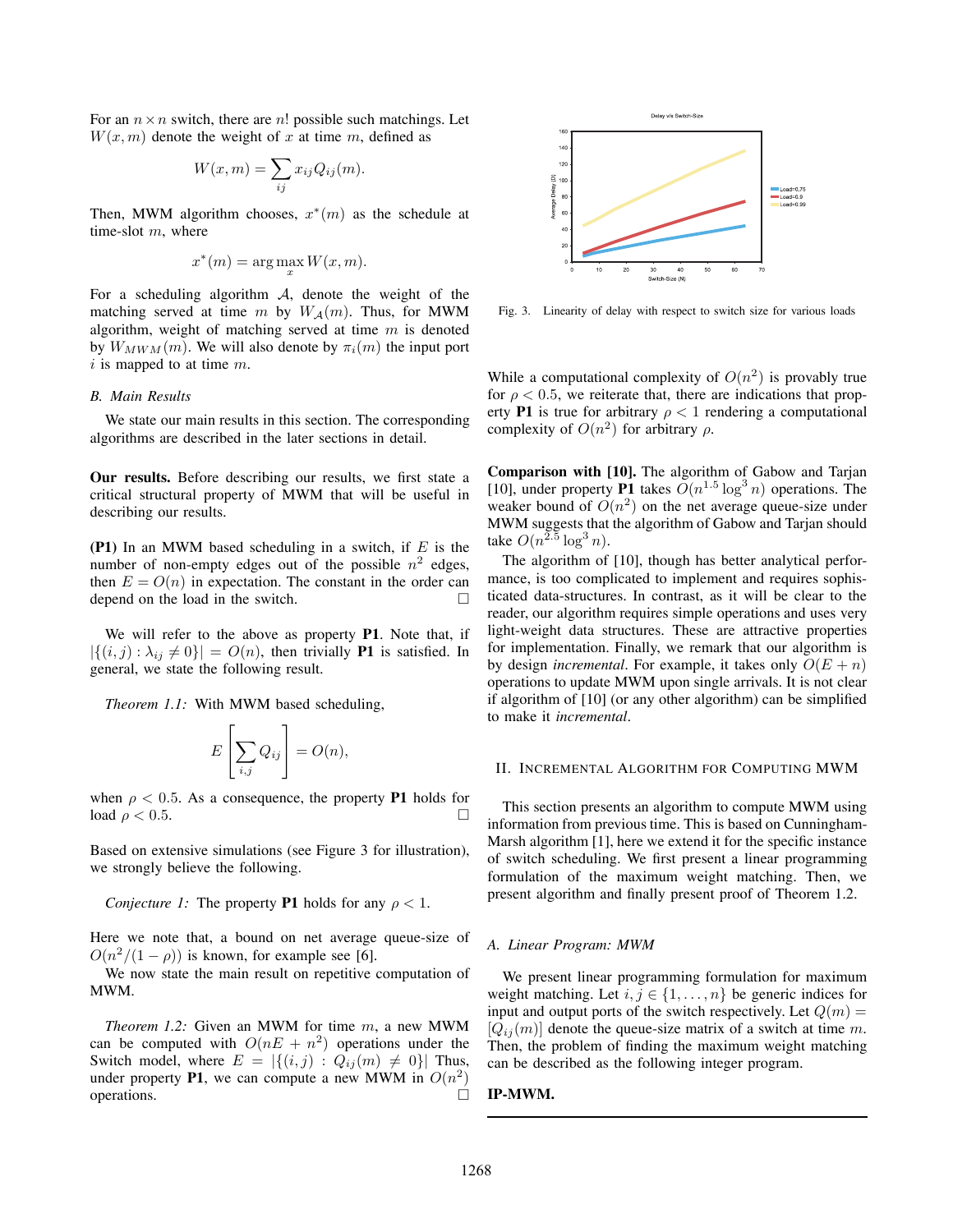$$
\max \quad \sum_{ij} Q_{ij}(m)x_{ij}
$$
\n
$$
\text{Subject to } \sum_{k} x_{ik} = 1, \sum_{k} x_{kj} = 1
$$
\n
$$
x_{ij} \in \{0, 1\} \; \forall 1 \le i, j \le n.
$$

The above optimization problem is an integer program. However, it is well known that it is the linear programming (LP) relaxation of the problem LP-MWM, obtained by dropping the integrality constraints on  $\{x_{ij}\}\$ as described below automatically forces the solution to be integral (follows from the fact that the vertices of the polytope generated by the constraint set are integral). Hence, it is enough to solve the LP Thus, it is enough to solve the following problem.

# **LP-MWM.**

$$
\max \sum_{ij} Q_{ij}(m)x_{ij}
$$
  
Subject to 
$$
\sum_{k} x_{ik} = 1, \sum_{k} x_{kj} = 1
$$

$$
x_{ij} \in [0,1] \,\forall 1 \le i, j \le n.
$$

We will denote the above LP-MWM as Primal LP (P-LP). Next, we consider the dual of the above problem which will be useful for describing the algorithm. Denote the  $r_i$  as the dual variable corresponding to the constraint  $\{\sum_k x_{ik} = 1\}$ <br>and  $n_i$  as the dual variable corresponding to the constraint and  $p_i$  as the dual variable corresponding to the constraint  $\{\sum_k x_{kj} = 1\}$ . Then, the dual is as follows.

# **Dual-LP (D-LP).**

$$
\min \quad \sum_{i} r_i + \sum_{j} p_j
$$
\n
$$
\text{Subject to} \quad r_i + p_j \ge Q_{ij}(m), \ \forall 1 \le i, j \le n.
$$

Let  $\{x_{ij}^*\}$  and  $\{r_i^*, p_j^*\}$  be solutions to the above P-LP and D-LP. Then, due to the well-known fact that there is no duality gap for the above convex optimization problem, the following conditions are satisfied.

- 1) **Complementary slackness (CS):**  $x_{ij}^* = 1 \Rightarrow r_i^* + n^* O((m) = 0)$  $p_j^* - Q_{ij}(m) = 0$ <br>Feasibility (F): T
- 2) **Feasibility** (**F**): The  $\{x_{ij}^*, r_i^*, p_j^*\}$  satisfy constraints of P-LP and D-LP.

The above discussion immediately implies the following key result that is the heart of our algorithm (as well as the algorithm of [1]).

*Lemma 2.1:* Let  $\{x_{ij}, r_i, p_j\}$  be any tuple that satisfies conditions CS and F with  $x_{ij} \in \{0, 1\}$ ,  $\forall i, j$ . Then,  $\{x_{ij}\}\$ is a maximum weight matching.

In addition to Lemma 2.1, it can be shown that there exists  $r, p$  such that they are always integers when queue-size are integral (see [1]).

## *B. Algorithm*

The Lemma 2.1 suggests that one way to find MWM is to obtain  $\{x_{ij}, r_i, p_j\}$  that satisfy CS and F conditions simultaneously with  $x_{ij} \in \{0, 1\}$ . This is precisely what our algorithm does using information from previous schedule in a clever manner. Next, we describe our algorithm, denoted by Inc-Alg.

Before formally describing Inc-Alg, we provide some intuition on its operation. Let us consider consider the case where an arrival (i.e,  $Q_{11}$  changes by '+1') occurs to  $Q_{11}$  at time m (the new queue length is  $Q_{11} + 1$ ) and that we have a matching and the associated dual variables from time  $m - 1$ given by  $\{x_{ij}, r_i, p_j\}$ . Also suppose that edge  $(1, 1)$  was *not* in the matching in the previous time slot  $m - 1$  (if  $x_{11} = 1$ , clearly it will be in the matching for time slot  $m$  as well). Now, one of two cases can occur:  $(i)$   $(1, 1)$  is not in the new MWM for time slot  $m$ , or  $(ii)$   $(1,1)$  is in the new MWM for time slot m.

*Case (i):* We first refer the reader to Figure 5. If edge  $(1, 1)$  is not in the new MWM, the dual variables need to be updated so that the CS and F conditions are satisfied. Due to the increased queue length, the Feasibility condition  $r_1 + p_1 - (Q_{11} + 1) \ge 0$  could be violated. If so, we adopt the procedure where we add '+1' to  $r_1$  in this case to "repair" the feasibility condition. This fix, however, will violate CS at the corresponding *matched* output port  $o_1$ , i.e. now we have  $(r_1 + 1) + p_{o_1} - Q_{1o_1} < 0$ . Thus, to repair this, we need to change  $p_{o_1}$  by '-1'. This in turn *could* (but not necessarily) cause a Feasibility violation at some input port, i.e,  $r_{i_2} + p_{o_1} - Q_{i_2 o_2} < 0$  could occur for one (or more than one) input ports. Thus, we need to change  $r_{i_2}$  by '+1' to repair this. This process now alternates between input and output ports, and growing a *tree* in the process with alternate levels in the tree corresponding to input and output ports respectively. Alternate edges in the tree correspond to matched edges from the edges in the MWM from time  $m - 1$  (see Figure 4 and Fig. 5). Since we are considering *Case (i)* where the (1, 1) is not in the new matching, the tree will terminate *without visiting*  $p_1$ *.* 

On the other-hand, in *Case (ii)* (see Figure 4, the tree construction will lead to the case where at some level,  $p_1$  will need to be decremented. This clearly is feasibility violation. This is because we originally had  $r_1 + p_1 - (Q_{11} + 1) < 0$ (which is why we repaired the dual variables in the above discussion). We had repaired this by updating  $r_1$  to  $(r_1 + 1)$ . Now, changing  $p-1$  by '-1' will again lead to a violation, i.e,  $(r_1+1)+(p_1-1)-(Q_{11}+1) < 0$ . Thus, the conclusion is that the matching has changed and we should *not* have repaired all the dual variables, but instead, added edge  $(1, 1)$  to the new matching and simply change  $r_1$  by '+1' from the value in the previous slot. Further, the new MWM corresponds to the 'alternate' edges in the tree construction that led to a loop in the procedure described above (see Figure 4 and Fig. 5). The above procedure is formally described in the algorithm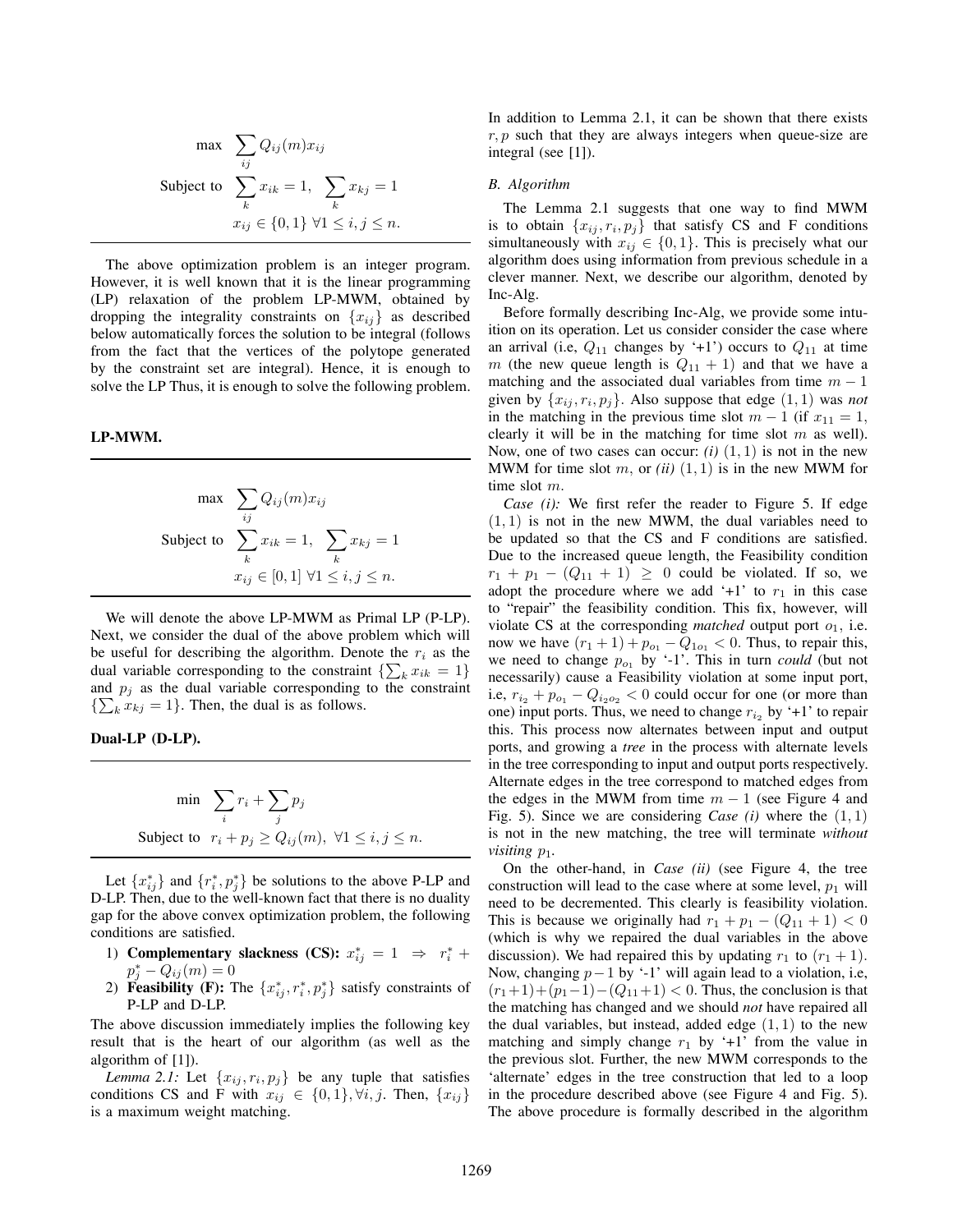below, both in the context of increase and decrease of the queue length.

**Algorithm Inc-Alg.** (computes a new matching using the matching from previous time)

- **Setup.**
	- **–** Let  $x(m) = [x_{ij}(m)]$  be the MWM at time  $m$  based on queue-size  $O(m)$  and  $r(m) =$ m based on queue-size  $Q(m)$  and  $r(m)$  $[r_i(m)], p(m)=[p_i(m)]$  be solutions to D-LP such that  $\{x(m), r(m), p(m)\}\$  satisfy CS and F.
	- **–** The departures happen from non-empty queues according to  $x(m)$  and new arrival happens to at most *n* queues. Let  $Q(m+1)$  be queue-size at time  $m+1$ .
	- **–** Let  $\ell \leq 2n$  be the total queues that have changed in their sizes by  $+1$  or  $-1$  at time  $m + 1$  compared to time m. Let they be denoted by  $(i_1, j_1), \ldots, (i_\ell, j_\ell)$ .
	- **–** Let  $Q^0 = Q(m)$ . Obtain  $Q^k, 1 \leq k \leq \ell$  by adding the  $\ell$  changes in the queue-sizes one by one. By construction,  $Q^k$  and  $Q^{k+1}$  differ in only one queue being different by  $+1$  or  $-1$ . As per notation,  $Q^{\ell} = Q(m + 1).$
	- **–** Let  $\{x^k, r^k, p^k\}$  be tuple satisfying CS and F for P-LP and D-LP for weight given by  $Q^k$ , for  $0 \le k \le \ell$ . Note that,  $\{x^0, r^0, p^0\} = \{x(m), r(m), p(m)\}.$
- **Compute x(m+1).**
	- **–** For  $k = 1, \ldots, \ell$ , compute  $\{x^k, r^k, p^k\}$  using ONE-STEP with inputs  $\{x^{k-1}, r^{k-1}, p^{k-1}\}$ , where routine ONE-STEP is described below.
	- **–** The  $x(m + 1) = x^{\ell}$  by definition.

Now, we describe the ONE-STEP routine that computes the solution when only one queue changes by  $+1$  or  $-1$ .

**Algorithm ONE-STEP** (*computes a new matching when a single queue changes by*  $+1/-1$ )

# **SETUP:**

- Input  $\{x, r, p\}$  satisfy CS and F for P-LP and D-LP for MWM with weight as queue-size matrix Q.
- Let one of the queues changes by  $+1$  or  $-1$  in  $Q$  to give Q. Without loss of generality, let the queue that changes be  $Q_{11}$ , that is,  $Q_{11} = Q_{11} \pm 1$ .
- Let the set of non-empty edges,  $\mathcal{E} = \{(i, j) : Q_{ij} \neq 0\}.$
- Define  $\mathcal{O}(i) = \{j : r_i + p_j Q_{ij} = 0\}$  and  $\mathcal{I}(j) = \{i :$  $r_i + p_j - Q_{ij} = 0$ .

**CASE-1:**  $\hat{Q}_{11} = Q_{11} + 1$ .

- If  $x_{11} = 1$ , then set  $r_1 = r_1 + 1$ . Return this modified  ${x, r, p}$  as the output.
- Else, if  $x_{11} = 0$  and  $r_1 + p_1 Q_{11} \ge 1$ . Return the same  ${x, r, p}$  as the output.
- Else,  $x_{11} = 0$  and  $r_1 + p_1 Q_{11} = 0$ . In this case, the F condition for D-LP is violate for  $(1, 1)$ . We need to

compute new  $\{\tilde{x}, \tilde{r}, \tilde{p}\}$  using the  $\{x, r, p\}$  that will satisfy the CS and F conditions for  $\hat{Q}$ . We do so by growing appropriate "tree" structure described below.

- Initialize  $\hat{r}_i = r_i$  and  $\hat{p}_j = p_j$  for all  $1 \leq i, j \leq n$ . Set  $\hat{r}_1 = \hat{r}_1 + 1$ . The  $\{\hat{r}, \hat{p}\}$  are intermediate variables.
- Create a tree  $T_0$  that contains input 1 and output 1 and edge  $(1,1)$ . Set input 1 as leaf of the tree and output 1 as root of the tree.
- **ITER.** For  $k \geq 0$ , do the following till one can not grow tree any more or required to go to AUGMENT step.
	- **–** When k is *even*: let v be any of the leaf of tree  $T_k$ . By construction, each leaf of  $T_k$  is input vertex for even  $k$ . For each such  $v$ , do the following steps:
		- 1) Let u be such that  $x_{vu} = 1$ , that is  $(v, u)$  is an edge in MWM according to old  $x$ .
		- 2) If  $u$  is output 1, then go to AUGMENT. Else, set  $\hat{p}_u = \hat{p}_u - 1$ . This satisfies the CS for edge  $(v, u).$
		- 3) Add u and edge  $(v, u)$  to the tree  $T_k$ .
	- **–** Set modified tree  $T_k$  as  $T_{k+1}$  and  $k = k + 1$ . Go to the step ITER.

**–** When k is *odd*: let u be any of the leaf of tree  $T_k$ . By construction, each leaf of  $T_k$  is output vertex for odd k. For each such  $u$ , do the following steps (1)-(2). (1) Consider any  $v \in \mathcal{I}(u)$ . If v is already in the  $T_k$ ignore it.

- (2) Else if v is not in  $T_k$ , then the F condition for D-LP is not satisfied for  $(x, \hat{r}, \hat{p})$ . Add v and  $(u, v)$ to the  $T_k$  and set  $\hat{r}_v = \hat{r}_v + 1$ .
- **–** Set modified tree  $T_k$  as  $T_{k+1}$  and  $k = k+1$ . Go to the step ITER.
- Set  $\tilde{x} = x$ ,  $\tilde{r} = \hat{r}$  and  $\tilde{p} = \hat{p}$ . Return  $\{\tilde{x}, \tilde{r}, \tilde{p}\}$  as the output.
- **AUGMENT.** Let at stage  $k$  (even), an input vertex  $v$  be such that  $x_{v1} = 1$ .
	- **–** Let the path in tree  $T_k$  starting from input 1 to vertex v be  $(v_0 = 1, u_1, v_2, u_3, \ldots, u_{k-1}, v_k = v).$
	- **–** Now, consider a cycle, which is extension of this path,  $(v_0 = 1, u_1, \ldots, u_{k-1}, v_k = v$ , (output)1,  $v_0$ ). In this cycle, the alternate edges belong to matching according to x, that is  $x_{v_{2s}u_{2s+1}} = 1, 0 \le s \le k/2-$ 1 and  $x_{v_k 1} = 1$ .
	- **–** Now, create a new matching  $\tilde{x}$  as follows. Set  $\tilde{x}_{v_0}$ <sub>1</sub> = 1 and  $\tilde{x}_{v_{2s}u_{2s-1}} = 1$ . For all other  $(i, j)$  such that  $x_{ij} = 1$ , set  $\tilde{x}_{ij} = 1$  while set all remaining  $\tilde{x}_{ij} = 0$ . **–** Set  $\tilde{r} = r$  and  $\tilde{p} = p$  for all i, j but set  $\tilde{r}_1 = r_1 + 1$ .
	- **–** Return  $\{\tilde{x}, \tilde{r}, \tilde{p}\}$  as output.

**CASE-2:**  $\hat{Q}_{11} = Q_{11} - 1$ .

- If  $x_{11} = 0$  then return this modified  $\{x, r, p\}$  as the output.
- Else, if  $x_{11} = 1$  then by definition  $r_1 + p_1 Q_{11} = 0$ . Thus, the F condition for D-LP is violate for  $(1, 1)$  as  $\hat{Q}_1$ 1 =  $Q_{11}$  – 1. We need to compute new  $\{\tilde{x}, \tilde{r}, \tilde{p}\}$  using the  $\{x, r, p\}$  that will satisfy the CS and F conditions for <sup>Q</sup>ˆ. This is done in exactly the same manner as done for the case when  $Q_{11} = Q_{11} + 1$ . We describe the first few